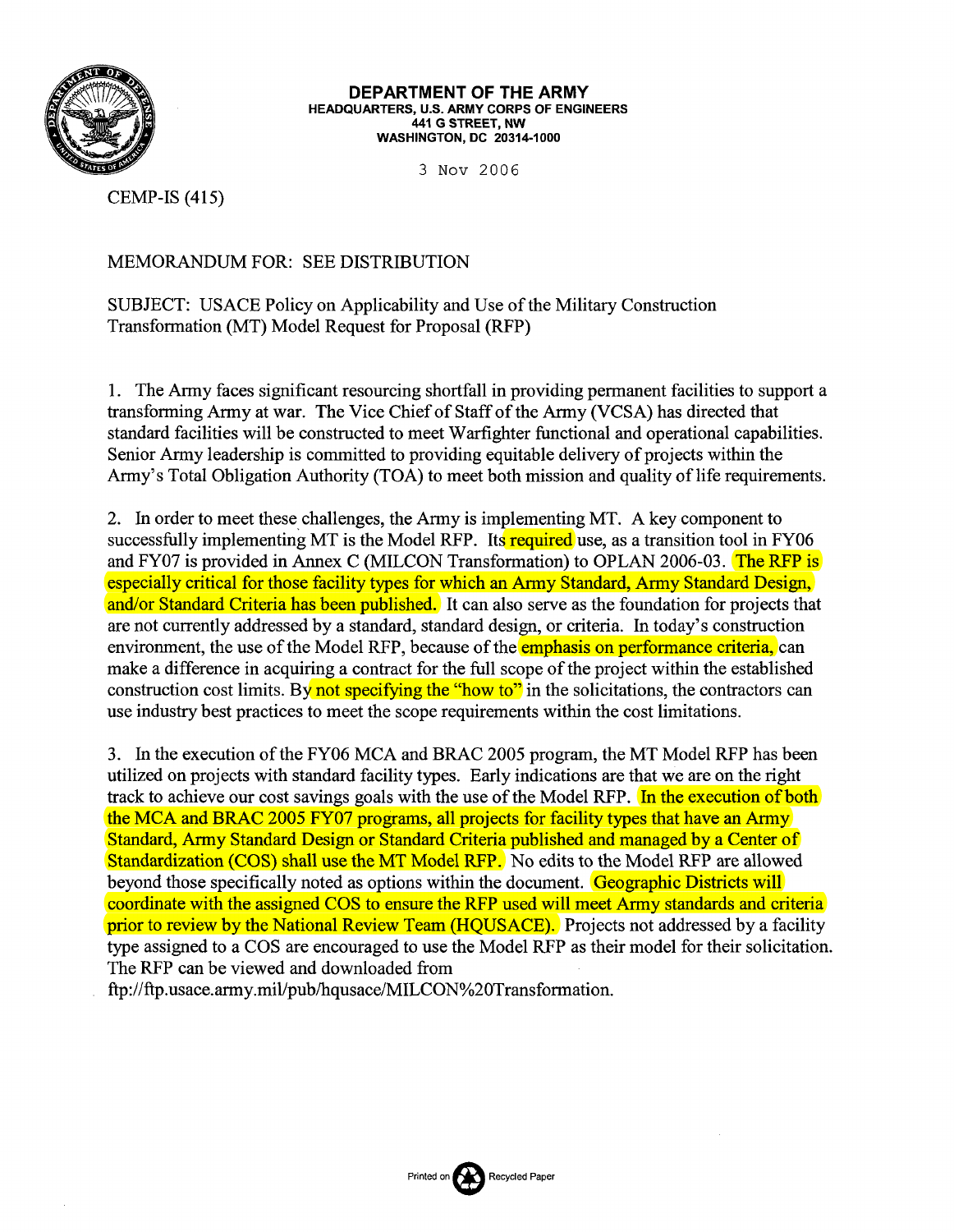## CEMP-ZA

SUBJ: USACE Policy on Applicability and Use of the Military Construction Transformation (MT) Request for Proposal (RFP)

4. MILCON Transformation concepts must be applied to all Army construction projects. Cost and time savings can be achieved with use of the Model RFP. Before geographic districts/centers deviate from the policy requiring the use of the Model RFP, HQUSACE approval must be obtained. All waiver requests are to be submitted to CEMP-ZA. At a minimum, waiver submissions shall include the rationale and justification for deviation: description of the acquisition method to be used: performance metrics used to ensure compliance with published Army Standards and criteria: endorsement from the appropriate COS and a discussion on how the alternative acquisition method meets the tenets of MILCON Transformation. HQUSACE staff review, to include at a minimum Director of Contracting, Counsel, etc., will consider whether the request meets: Arrny objectives and priorities; functional, operational and contractual needs established by Arrny standards and criteria: and , if the project can be executed within approved scope, cost and delivery timelines without impact on MILCON TOA. No request will be reviewed if such action adversely impacts the construction completion and facility occupancy dates.

5. Use of the Model RFP has been approved by the Office of the Chief Counsel (CEEC) and the Office of the Director of Contracting (CEPR). Points of contact for this headquarters for clarification or submission are Messrs. Albert Young, CECW-EC-D, 202-761-7419, and Howard MOY, CEMP-IS, 202-761-8736.

Waiver will be considered,<br>Naiver will be considered,<br>but they must be than

MERDITH W. B. TEMPLE Brigadier General, USA Director of Military Programs

DISTRIBUTION: **COMMANDER** U.S. ARMY ENGINEER DIVISION, GREAT LAKES AND OHIO RIVER U.S ARMY ENGIENER DIVISION, MISSISSIPPI VALLEY U.S. ARMY ENGINEER DIVISION, NORTH ATLANTIC U.S. ARMY ENGINEER DIVISION, NORTHWESTERN U.S. ARMY ENGINEER DIVISION, PACIFIC OCEAN U.S. ARMY ENGINEER DIVISION, SOUTH ATLANTIC U.S. ARMY ENGINEER DIVISION, SOUTH PACIFIC U.S. ARMY ENGINEER DIVISION, SOUTHWESTERN U.S. ARMY ENGINEERING AND SUPPORT CENTER, HUNTSVILLE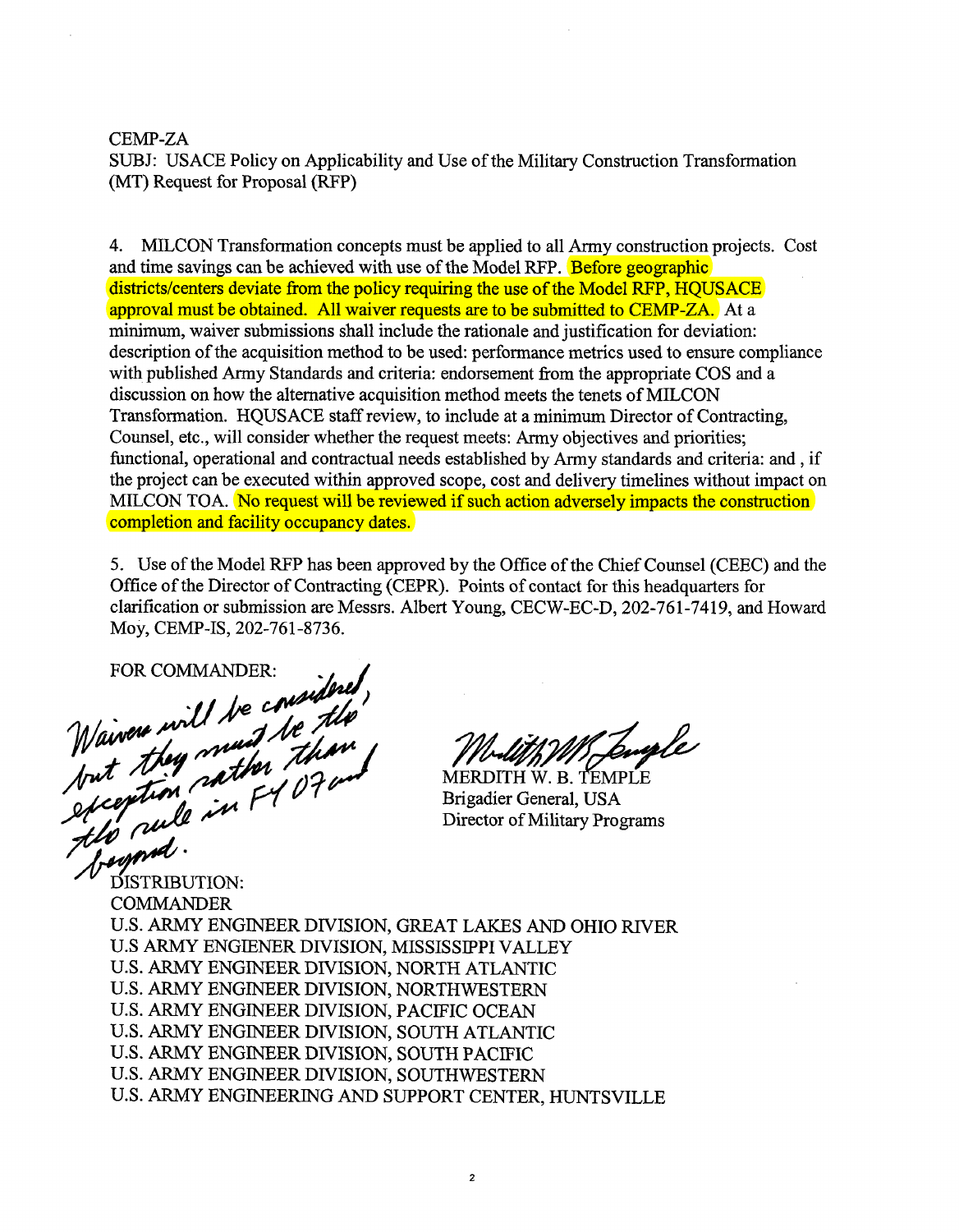CEMP-ZA

SUBJ: USACE Policy on Applicability and Use of the Military Construction Transformation (MT) Request for Proposal (RFP)

3

DISTRIBUTION: COMMANDER U.S. ARMY ENGINEER DISTRICT, BALTIMORE U.S. ARMY ENGINEER DISTRICT, NEW YORK U.S. ARMY ENGINEER DISTRICT, ALASKA U.S. ARMY ENGINEER DISTRICT, ALBUQUERQUE U.S. ARMY ENGINEER DISTRICT, BUFFALO U.S. ARMY ENGINEER DISTRICT, CHARLESTON U.S. ARMY ENGINEER DISTRICT, CHICAGO U.S. ARMY ENGINEER DISTRICT, DETROIT U.S. ARMY ENGINEER DISTRICT, EUROPE U.S. ARMY ENGINEER DISTRICT, FAR EAST U.S. ARMY ENGINEER DISTRICT, FORT WORTH U.S. ARMY ENGINEER DISTRICT, GALVAESTON U.S. ARMY ENGINEER DISTRICT, HONOLULU U.S. ARMY ENGINEER DISTRICT, HUNTINGTON U.S. ARMY ENGINEER DISTRICT, JACKSONVILLE U.S. ARMY ENGINEER DISTRICT, JAPAN U.S. ARMY ENGINEER DISTRICT, KANSAS CITY U.S. ARMY ENGINEER DISTRICT, LITTLE ROCK U.S. ARMY ENGINEER DISTRICT, LOUISVILLE U.S. ARMY ENGINEER DISTRICT, MEMPHIS U.S. ARMY ENGINEER DISTRICT, MOBILE U.S. ARMY ENGINEER DISTRICT, NASHVILLE U.S. ARMY ENGINEER DISTRICT, NEW ENGLAND U.S. ARMY ENGINEER DISTRICT, NEW ORLEANS U.S. ARMY ENGINEER DISTRICT, NORFOLK U.S. ARMY ENGINEER DISTRICT, OMAHA U.S. ARMY ENGINEER DISTRICT, PHILADELPHIA U.S. ARMY ENGINEER DISTRICT, PITTSBURGH U.S. ARMY ENGINEER DISTRICT, PORTLAND U.S. ARMY ENGINEER DISTRICT, ROCK ISLAND U.S. ARMY ENGINEER DISTRICT, ST. LOUIS U.S. ARMY ENGINEER DISTRICT, ST. PAUL U.S. ARMY ENGINEER DISTRICT, SACRAMENTO U.S. ARMY ENGINEER DISTRICT, SAN FRANCISCO